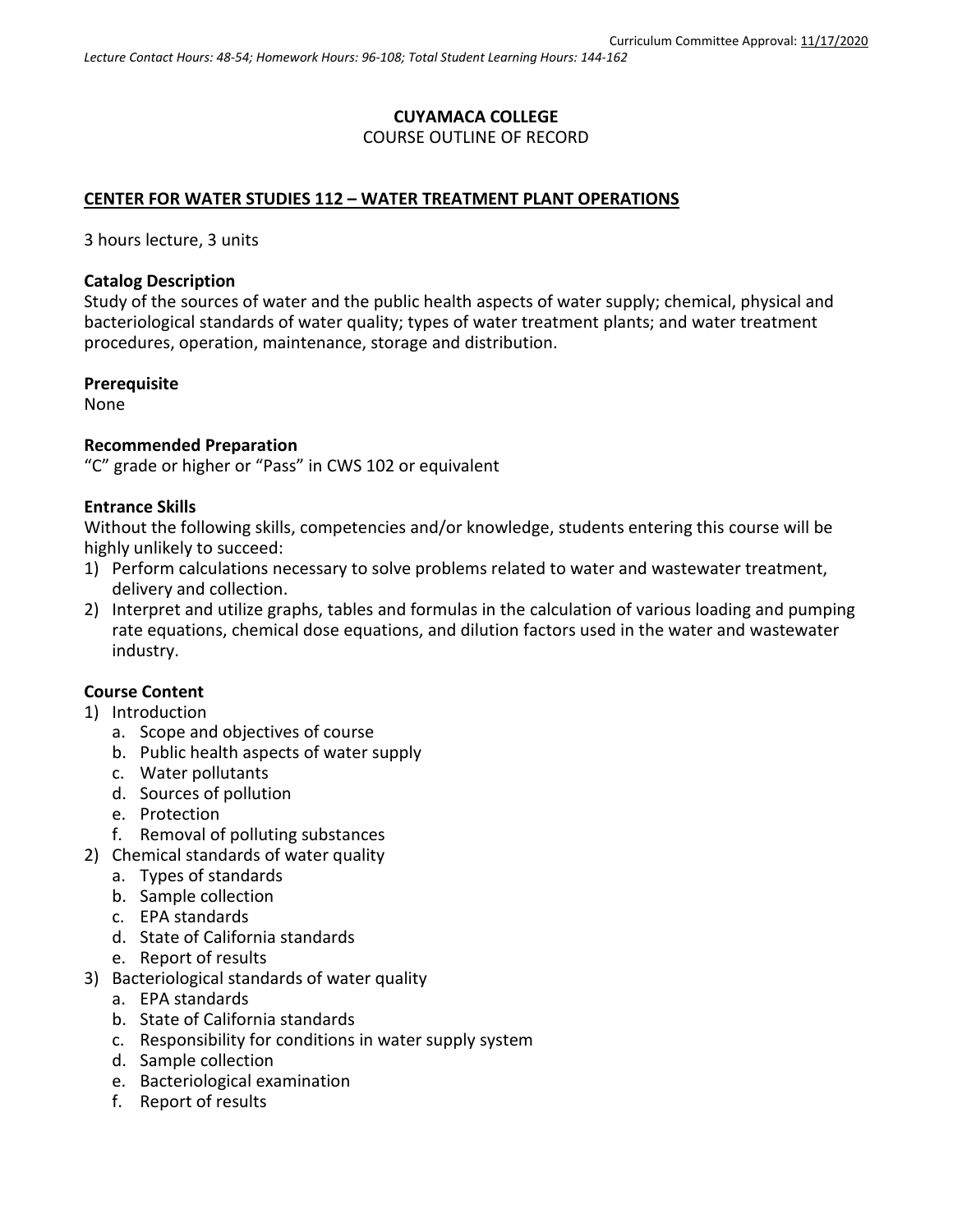- a. Review of chemistry symbols
- b. Natural waters as mineral solutions
- c. Predominant ions in natural waters
- d. Character of water affected by ions present
- e. Acids, bases and salts
- f. Hydrogen ion
- g. Formulas of water treatment chemicals
- 5) Biology organisms of interest in water treatment
	- a. Bacteria and viruses
	- b. Cryptosporidium and Giardia
	- c. Geosmin and MIB
	- d. Plankton, higher aquatic plants
- 6) Applied mathematics
	- a. Units
	- b. Conversion factors
- 7) Chemical and physical pretreatment
	- a. Objectives
	- b. Aeration
	- c. Solids removal
	- d. Coagulation and flocculation
	- e. Sedimentation
	- f. Chemical feeding devices
- 8) Filtration
	- a. Methods and controls of filter operation
	- b. Types of filters
	- c. Filter controls
	- d. Operation and maintenance
	- e. Records
- 9) Tastes and odors
	- a. Causes and control
	- b. Removal of tastes and odors
	- c. Color: types, causes and control, methods of color removal
	- d. Laboratory monitoring
- 10) Scaling and corrosion
	- a. Objectionable features
	- b. Basic features
	- c. Control of scaling and corrosion
- 11) Desalination
	- a. Introduction to desalination and desalting methods
	- b. Water supply and needs in California
- 12) Laboratory
	- a. Lab equipment
	- b. Records keeping
	- c. Safety
	- d. Sampling
	- e. Testing

# **Course Objectives**

Students will be able to:

- 1) Describe the chemical standards of water quality.
- 2) Discuss the bacteriological standards of water quality.
- 3) Demonstrate understanding of the biological organisms of interest in water treatment.
- 4) Perform mathematical calculations necessary in the treatment of potable water.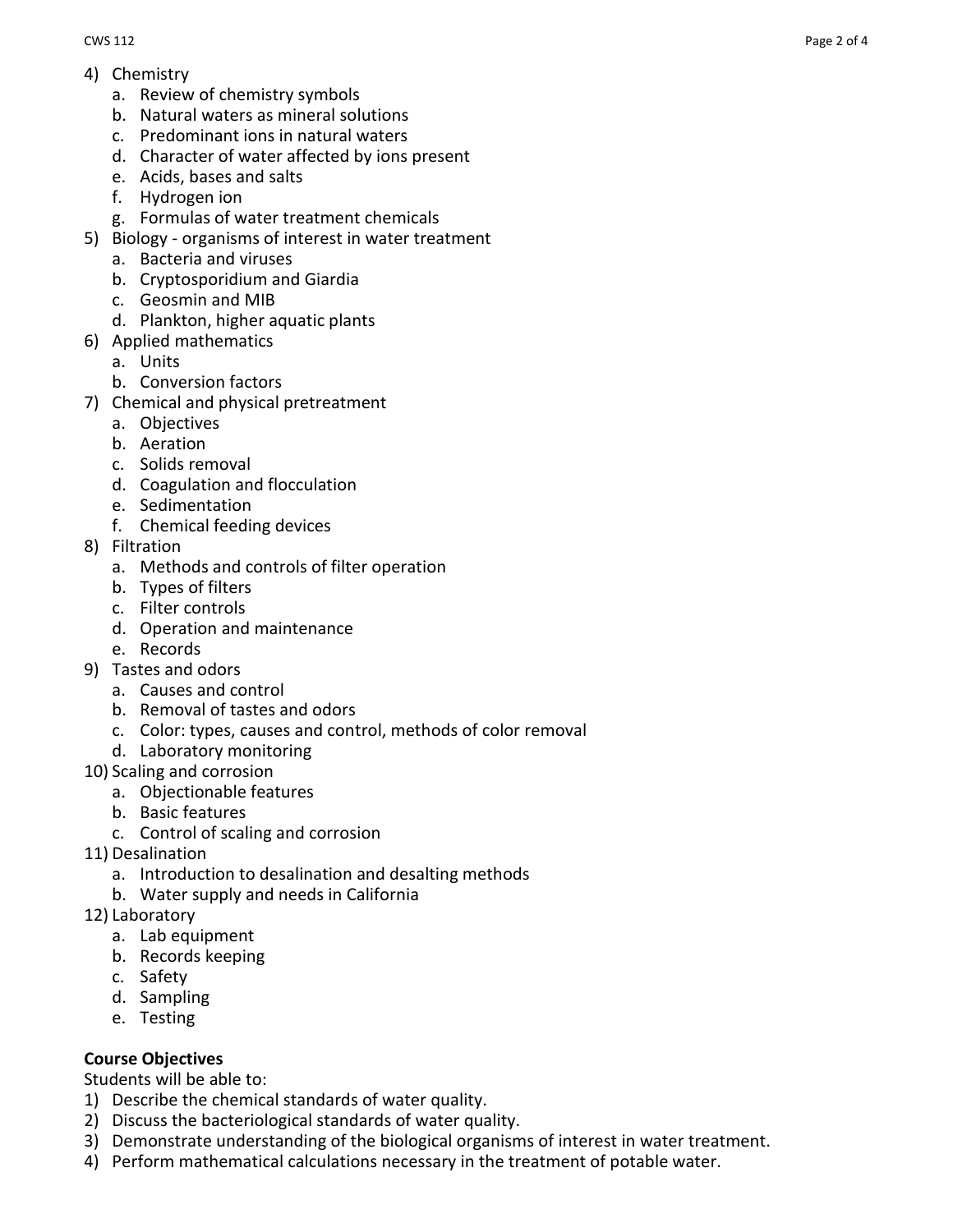- 5) Discuss the need for chemical and physical pretreatment of water prior to treatment.
- 6) Describe the types, methods and controls of filter operations.
- 7) Discuss the types, causes, and control of tastes and odors.
- 8) Describe the methods used to control scaling and corrosion.
- 9) Comprehend the techniques used to desalinate ocean or brackish water.
- 10) Demonstrate knowledge of the uses of laboratory equipment, sampling techniques, and laboratory safety.

## **Method of Evaluation**

A grading system will be established by the instructor and implemented uniformly. Grades will be based on demonstrated proficiency in subject matter determined by multiple measurements for evaluation, one of which must be essay exams, skills demonstration or, where appropriate, the symbol system.

- 1) Quizzes and exams that measure students' ability to:
	- a. Identify water sources, describe appropriate treatment, and prepare plans to utilize water and wastewater treatment methods common to the industry.
	- b. Analyze problems common to water distribution and treatment and suggest plans for utilizing materials, methods and procedures common to the industry to address problems.
	- c. Determine water quality in relation to microbiological and chemical components.
	- d. Calculate water flow, pressure, velocity, chemical dosage in relation to water treatment systems.
	- e. Establish a plan for appropriate safety procedures necessary for a water treatment or distribution system.
- 2) Exercises that demonstrate students' ability to:
	- a. Calculate water flow, pressure, velocity, and chemical dosage in relation to water treatment systems.
	- b. Establish a plan for appropriate safety procedures necessary for a water treatment or distribution system.
- 3) Projects and assignments utilizing the Field Operations Skills Yard

# **Special Materials Required of Student**

None

# **Minimum Instructional Facilities**

Smart classroom

# **Method of Instruction**

- 1) Lecture and discussion
- 2) Multimedia presentations
- 3) Field trips
- 4) Demonstrations utilizing the Field Operations Skills Yard

# **Out-of-Class Assignments**

- 1) Reading assignments
- 2) Writing assignments

## **Texts and References**

- 1) Required (representative examples):
	- a. California Department of Health Services, U.S. Environmental Protection Agency, Sanitary Engineering Branch, and Office of Drinking Water. *Water Treatment Plant Operation: A Field Study Training Program, Volume I*. 5th edition. CSU Sacramento Foundation, 2005.
	- b. Kerri, Kenneth. *Water Treatment Plant Operation, Volume I*. 7th edition. CSU Sacramento Foundation, 2017.